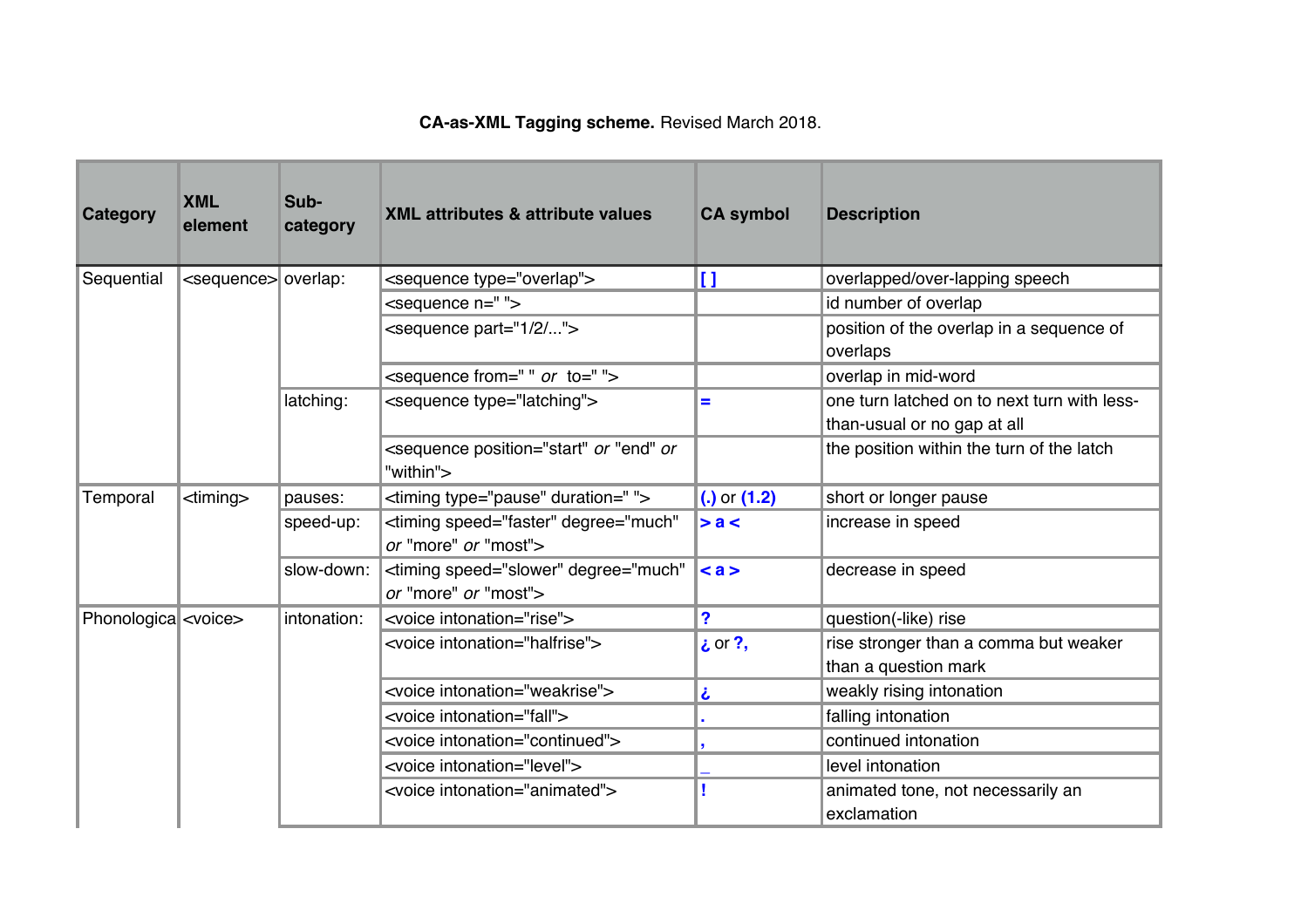|          |                                    | pitch        | <voice pitch="up"></voice>                                                                                                                                                                                                                                       | ↑ or <u>^</u>           | sharp rise in pitch                          |
|----------|------------------------------------|--------------|------------------------------------------------------------------------------------------------------------------------------------------------------------------------------------------------------------------------------------------------------------------|-------------------------|----------------------------------------------|
|          |                                    |              | <voice pitch="updown"></voice>                                                                                                                                                                                                                                   | 个业                      | sharp risefall in pitch                      |
|          |                                    |              | <voice pitch="down"></voice>                                                                                                                                                                                                                                     | $\downarrow$ or $\vert$ | sharp fall in pitch                          |
|          |                                    | volume:      | <voice volume="high"></voice>                                                                                                                                                                                                                                    | bold formatting         | loud voice                                   |
|          |                                    |              | <voice degree="much" or<="" td="" volume="low"><td>°a</td><td>soft voice; three degrees</td></voice>                                                                                                                                                             | °a                      | soft voice; three degrees                    |
|          |                                    |              | degree="more" or degree="most" >                                                                                                                                                                                                                                 |                         |                                              |
|          |                                    | stretching:  | <voice degree="much" or<="" stretch=" " td=""><td>a::</td><td>lengthened sound; three degrees; stretched</td></voice>                                                                                                                                            | a::                     | lengthened sound; three degrees; stretched   |
|          |                                    |              | degree="more" or degree="most"                                                                                                                                                                                                                                   |                         | letter and word in full                      |
|          |                                    |              | word=" ">                                                                                                                                                                                                                                                        |                         |                                              |
|          |                                    | stress:      | <voice degree="much" or<="" stress=" " td=""><td>a or a or bold</td><td>stressed or heavily stressed or very heavily</td></voice>                                                                                                                                | a or a or bold          | stressed or heavily stressed or very heavily |
|          |                                    |              | "more" or "most">                                                                                                                                                                                                                                                | formatting              | stressed sound                               |
|          |                                    | realization: | <voice realization=" "></voice>                                                                                                                                                                                                                                  |                         | deviant realization of word                  |
|          |                                    | truncation:  | <voice truncation=" "></voice>                                                                                                                                                                                                                                   |                         | cut-off in mid-word                          |
|          |                                    | aspiration:  | <voice aspiration="inhale" or<="" td=""><td>.h or h.</td><td>inhalation or exhalation</td></voice>                                                                                                                                                               | .h or h.                | inhalation or exhalation                     |
|          |                                    |              | aspiration="exhale">                                                                                                                                                                                                                                             |                         |                                              |
|          |                                    |              | <voice "hh"="" "hhh"="" form="h" or=""></voice>                                                                                                                                                                                                                  | hh                      | extent of aspiration                         |
|          |                                    | smile voice: | <voice quality="smile"></voice>                                                                                                                                                                                                                                  | £                       | talk produced while smiling                  |
|          |                                    | creaky       | <voice quality="creaky"></voice>                                                                                                                                                                                                                                 | $*$ or $#$              | words pronounced with a creak                |
|          |                                    | voice:       |                                                                                                                                                                                                                                                                  |                         |                                              |
|          |                                    | tremulous    | <voice quality="tremulous"></voice>                                                                                                                                                                                                                              | $\tilde{\phantom{a}}$   | tremulous speech                             |
|          |                                    | voice:       |                                                                                                                                                                                                                                                                  |                         |                                              |
| Laughter | $\langle$ laugh $>$                | within-      | <laugh type="within-speech" word=" "></laugh>                                                                                                                                                                                                                    | a(h)a                   | laughing within words                        |
|          |                                    |              | <laugh or="" volume="low"> (H) or (h)</laugh>                                                                                                                                                                                                                    |                         | loud or soft within-speech laughter          |
|          |                                    | between-     | <laugh form="&lt;/td&gt;&lt;td&gt;e.g. h, ha, ho,&lt;/td&gt;&lt;td&gt;laughing between words&lt;/td&gt;&lt;/tr&gt;&lt;tr&gt;&lt;td rowspan=2&gt;&lt;/td&gt;&lt;td rowspan=2&gt;&lt;/td&gt;&lt;td&gt;speech:&lt;/td&gt;&lt;td&gt;" type="between-speech"></laugh> | heh                     |                                              |
|          | <laugh or="" volume="low"></laugh> | $H$ or $h$   | loud or soft between-speech laughter                                                                                                                                                                                                                             |                         |                                              |
|          |                                    |              |                                                                                                                                                                                                                                                                  |                         |                                              |
|          |                                    |              |                                                                                                                                                                                                                                                                  |                         |                                              |
|          |                                    |              |                                                                                                                                                                                                                                                                  |                         |                                              |
|          |                                    |              |                                                                                                                                                                                                                                                                  |                         |                                              |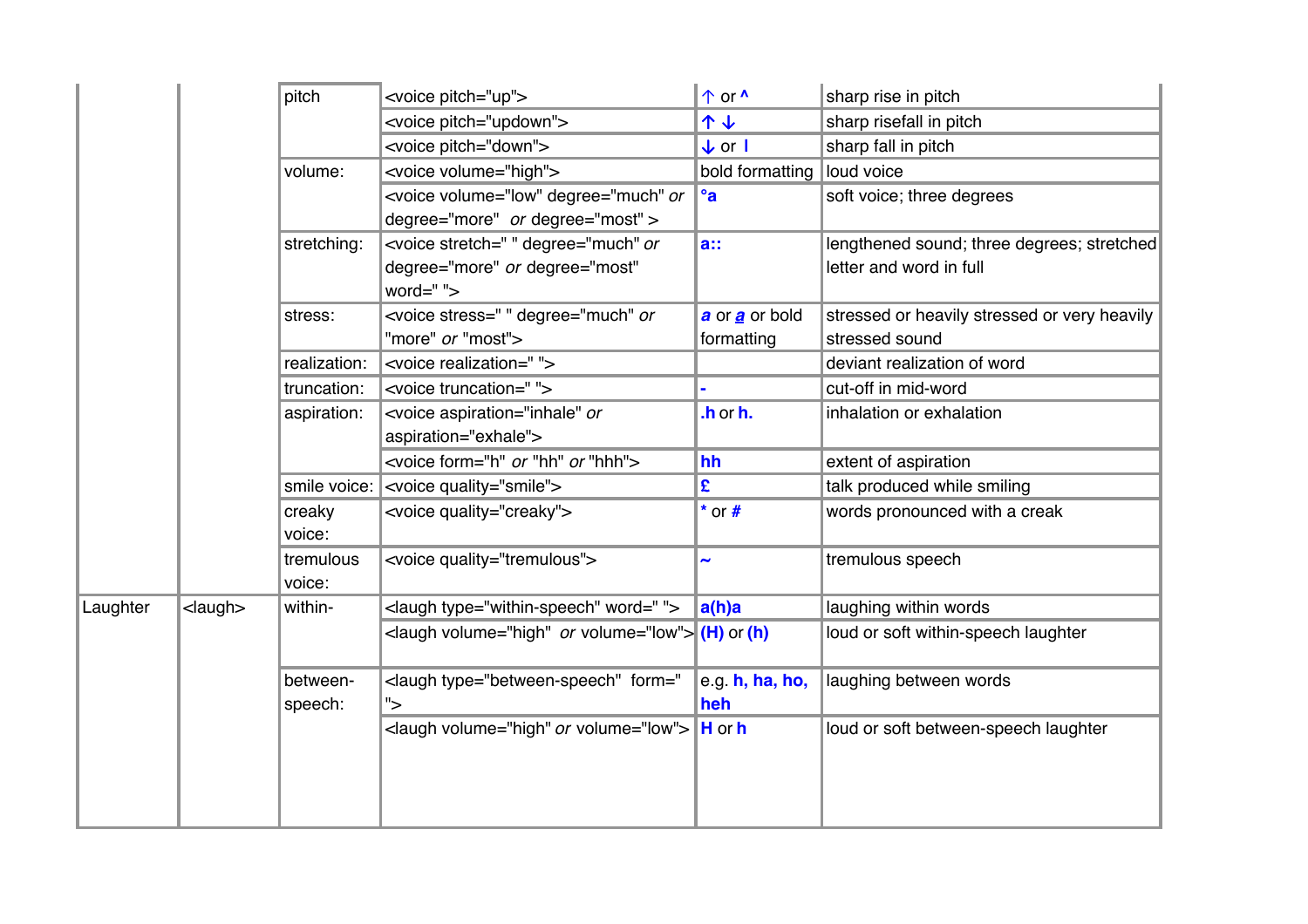| Comments | <comment></comment> | on hearing: | <comment hearing="unclear"></comment>                                                                                | $\left( \right)$                                               | unclear hearing                          |
|----------|---------------------|-------------|----------------------------------------------------------------------------------------------------------------------|----------------------------------------------------------------|------------------------------------------|
|          |                     |             | <comment hearing="possible"></comment>                                                                               | (a)                                                            | possible hearing                         |
|          |                     |             | <comment <="" hearing="alternative" td=""><td>(a/b)</td><td>alternative hearings; specified in</td></comment>        | (a/b)                                                          | alternative hearings; specified in       |
|          |                     |             | alternative=" ">                                                                                                     |                                                                | 'alternative' attribute                  |
|          |                     | on event:   | <comment event=""></comment>                                                                                         | $\left( \left( \begin{array}{c} 1 \end{array} \right) \right)$ | extra-linguistic event                   |
|          |                     | on other:   | <comment other=""></comment>                                                                                         |                                                                | other types of comment                   |
| Gaze     | $<$ gaze $>$        | direction:  | <gaze duration="" to=" "></gaze>                                                                                     | <b>Xname 1.3</b>                                               | gazed-at participant; and duration       |
|          |                     |             | <gaze duration=" " to="down"></gaze>                                                                                 | $X \downarrow 1.3$                                             | downward gaze; and duration              |
|          |                     |             | <gaze duration=" " to="up"></gaze>                                                                                   | X <sup>1</sup> .3                                              | upward gaze; and duration                |
|          |                     |             | <gaze duration="" to="side"></gaze>                                                                                  | $X \leftarrow 1.3$ or $X \rightarrow$                          | sideways gaze away from participant(s);  |
|          |                     |             |                                                                                                                      | 1.3                                                            | and duration                             |
|          |                     |             | <gaze duration="" to="shift"></gaze>                                                                                 | <b>X</b> 1.3                                                   | shifting gaze; and duration              |
| Gesture  | <gesture></gesture> | hand:       | <gesture <="" description=" " td="" type="hand"><td></td><td>description and duration of hand gesture</td></gesture> |                                                                | description and duration of hand gesture |
|          |                     |             | duration=" ">                                                                                                        |                                                                |                                          |
|          |                     | facial:     | <gesture <="" description=" " td="" type="face"><td></td><td>description and duration of facial</td></gesture>       |                                                                | description and duration of facial       |
|          |                     |             | duration=" ">                                                                                                        |                                                                | expression                               |

Tagging scheme developed by Christoph Ruehlemann and Matt Gee. This scheme is integrated into the XTranscript tool for converting CA transcripts to XML:

http://rdues.bcu.ac.uk/xtranscript